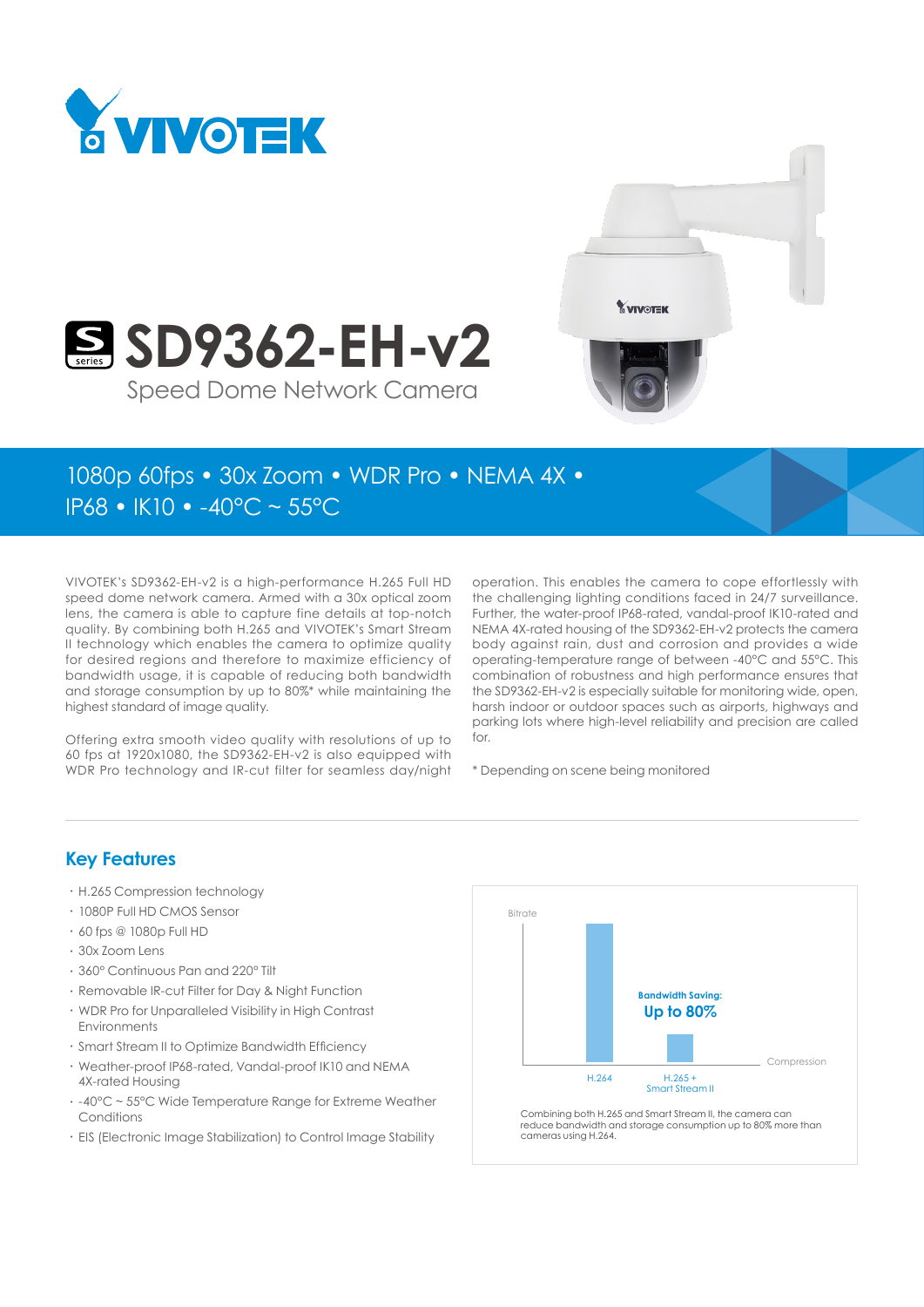# **Technical Specifications**

| Model                                   | SD9362-EH-v2                                                                                                                                                                                                                                                           |  |  |
|-----------------------------------------|------------------------------------------------------------------------------------------------------------------------------------------------------------------------------------------------------------------------------------------------------------------------|--|--|
| <b>System Information</b>               |                                                                                                                                                                                                                                                                        |  |  |
| CPU                                     | Multimedia SoC (System-on-Chip)                                                                                                                                                                                                                                        |  |  |
| Flash                                   | 128 MB                                                                                                                                                                                                                                                                 |  |  |
| <b>RAM</b>                              | 512 MB                                                                                                                                                                                                                                                                 |  |  |
| <b>Camera Features</b>                  |                                                                                                                                                                                                                                                                        |  |  |
| Image Sensor                            | 1/2.8" Progressive CMOS                                                                                                                                                                                                                                                |  |  |
| Max. Resolution                         | 1920x1080 (2MP)                                                                                                                                                                                                                                                        |  |  |
| Lens Type                               | 30x Optical Zoom, Auto Focus                                                                                                                                                                                                                                           |  |  |
| Focal Length                            | $f = 4.3 \sim 129$ mm (30x zoom)                                                                                                                                                                                                                                       |  |  |
| Aperture                                | $F1.6 \sim F4.7$                                                                                                                                                                                                                                                       |  |  |
| Iris Type                               | DC-iris                                                                                                                                                                                                                                                                |  |  |
| <b>Field of View</b>                    | 64° ~ 2.3° (Horizontal)<br>36° ~ 1.3° (Vertical)<br>73° ~ 2.6° (Diagonal)                                                                                                                                                                                              |  |  |
| <b>Shutter Time</b>                     | 1 sec. to 1/10,000 sec.                                                                                                                                                                                                                                                |  |  |
| WDR Technology                          | <b>WDR Pro</b>                                                                                                                                                                                                                                                         |  |  |
| Day/Night                               | Yes                                                                                                                                                                                                                                                                    |  |  |
| Removable IR-cut Filter                 | Yes                                                                                                                                                                                                                                                                    |  |  |
| Minimum Illumination                    | 0.195 Lux @ F1.6 (Color)<br>0.01 Lux @ F1.6 (B/W)                                                                                                                                                                                                                      |  |  |
| Pan Speed                               | $0.05^{\circ} \sim 450^{\circ}$ / sec.                                                                                                                                                                                                                                 |  |  |
| Pan Range                               | 360° endless                                                                                                                                                                                                                                                           |  |  |
| Tilt Speed                              | $0.05^{\circ} \sim 450^{\circ}$ / sec.                                                                                                                                                                                                                                 |  |  |
| Tilt Range                              | $220^{\circ}$ (-110° ~ +110°)                                                                                                                                                                                                                                          |  |  |
| <b>Preset Locations</b>                 | 256 preset locations<br>128 presets per tour                                                                                                                                                                                                                           |  |  |
| Pan/Tilt/Zoom<br><b>Functionalities</b> | 48x digital zoom (4x on IE plug-in, 12x built-<br>in), Auto pan mode, Auto patrol mode                                                                                                                                                                                 |  |  |
| Storage                                 | Seamless Recording to MicroSD/SDHC/<br>SDXC card and recording to network-<br>attached storage (NAS)                                                                                                                                                                   |  |  |
| Video                                   |                                                                                                                                                                                                                                                                        |  |  |
| Compression                             | H265, H264, MJPEG                                                                                                                                                                                                                                                      |  |  |
| Maximum Frame Rate                      | H.265 & H.264: 60 fps @ 1920x1080<br>MJPEG: 30 fps @ 1920x1080                                                                                                                                                                                                         |  |  |
| Maximum Streams                         | 4 video streams<br>(Up to 9 configurable profiles)                                                                                                                                                                                                                     |  |  |
| S/N Ratio                               | 66 dB                                                                                                                                                                                                                                                                  |  |  |
| Dynamic Range                           | 130dB                                                                                                                                                                                                                                                                  |  |  |
| Video Streaming                         | Adjustable resolution, quality and constant<br>bit rate control, Smart Stream II                                                                                                                                                                                       |  |  |
| Image Settings                          | Time stamp, text overlay, flip and mirror,<br>configurable brightness/contrast/<br>saturation/sharpness, white balance,<br>exposure control, gain, backlight<br>compensation, privacy masks (Up to 24),<br>scheduled profile settings, defog, 3DNR, EIS,<br><b>HLC</b> |  |  |

| <b>Audio</b>                |                                                                                                                                                                                                                                                                                        |  |  |
|-----------------------------|----------------------------------------------------------------------------------------------------------------------------------------------------------------------------------------------------------------------------------------------------------------------------------------|--|--|
| Audio Capability            | Two-way Audio (full deuplex)                                                                                                                                                                                                                                                           |  |  |
| Compression                 | G.711, G.726                                                                                                                                                                                                                                                                           |  |  |
| Interface                   | External microphone input<br>External line output                                                                                                                                                                                                                                      |  |  |
| <b>Network</b>              |                                                                                                                                                                                                                                                                                        |  |  |
| Users                       | Live viewing for up to 10 clients                                                                                                                                                                                                                                                      |  |  |
| Security                    | Access list, digest authentication, HTTPS,<br>IEEE 802.1x, Password protection, signed<br>firmware, Trend Micro IoT Security (brute<br>force attack event, cyberattack event,<br>quarantine event), user access log, user<br>account management                                        |  |  |
| Protocols                   | 802.1X, ARP, Bonjour, CIFS/SMB, DDNS,<br>DHCP, DNS, FTP, HTTP, HTTPS, ICMP, IGMPv3,<br>IPv4, IPv6, NTCIP, NTP, PPPoE, QoS (CoS/<br>DSCPI, RTSP/RTP/RTCP, SMTP, SNMP, SSL, TCP/<br>IP, TLS 1.2, UDP, UPnP                                                                               |  |  |
| Interface                   | 10 Base-T/100 Base-TX Ethernet (RJ-45)<br>*It is highly recommended to use standard<br>CAT5e & CAT6 cables which are compliant<br>with the 3P/ETL standard.                                                                                                                            |  |  |
| ONVIF                       | Profile G, S, T supported, specification<br>available at www.onvif.ora                                                                                                                                                                                                                 |  |  |
| <b>Solution Integration</b> |                                                                                                                                                                                                                                                                                        |  |  |
| Video Motion Detection      | Five-window video motion detection                                                                                                                                                                                                                                                     |  |  |
| Auto-Tracking               | Auto-tracking on moving object                                                                                                                                                                                                                                                         |  |  |
| VADP Package                | Trend Micro (3-year free trial), Stratocast                                                                                                                                                                                                                                            |  |  |
| <b>Alarm and Event</b>      |                                                                                                                                                                                                                                                                                        |  |  |
| Event Trigger               | Audio detection, camera tampering<br>detection, cybersecurity events (brute<br>force attack event, cyberattack event,<br>quarantine event), digital input, manual<br>trigger, motion detection, periodical<br>trigger, recording notification, SD card life<br>expectancy, system boot |  |  |
| Event Action                | Event notification via audio clip, digital<br>output, email, HTTP, FTP, NAS server, SD card,<br>push notification<br>File upload via email, HTTP, FTP, NAS server,<br>SD card                                                                                                          |  |  |
| General                     |                                                                                                                                                                                                                                                                                        |  |  |
| Connectors                  | RJ-45 cable connector for 10/100Mbps<br>Network/PoE connection<br>Audio line input<br>Audio line output<br>AC/DC 24V power input<br>Digital input *4<br>Digital output *2<br>RS-485 (Pelco D, Baud rate 2400)* 1                                                                       |  |  |
| <b>LED</b> Indicator        | System power and status indicator                                                                                                                                                                                                                                                      |  |  |
| Power Input                 | AC 24V, DC 24V, UPoE (60W)<br>(Simultaneous Power Redundancy<br>Supported)                                                                                                                                                                                                             |  |  |
| Power Consumption           | <b>AC/DC 24V:</b><br>Max. 40/21 W(Heater on/off)<br><b>UPOE (60W):</b><br>Max. 48/26 W (Heater on/off)                                                                                                                                                                                 |  |  |
| <b>Dimensions</b>           | Ø 162 x 221 mm                                                                                                                                                                                                                                                                         |  |  |
| Weight                      | 4.4 kg (with bracket)<br>3.0 kg (without bracket)                                                                                                                                                                                                                                      |  |  |